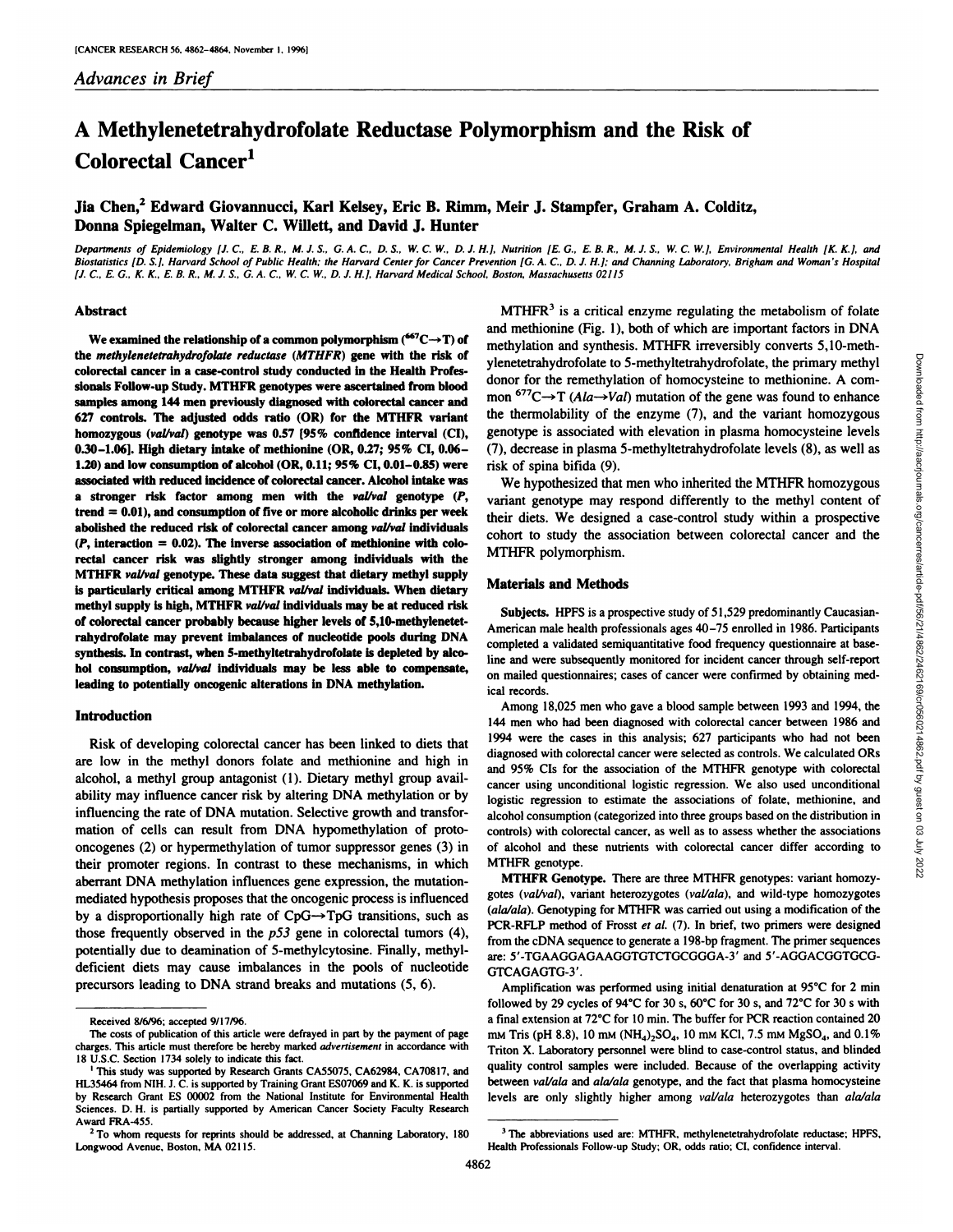homozygotes, but substantially higher among val/val homozygotes (9), we combined the val/ala and ala/ala genotypes into a single reference category.

#### Results

The frequencies of val/val, val/ala, and ala/ala genotypes among the controls were 13.4, 41.9, and 44.6%, respectively (Table 1). The frequency of val/val genotype among the cases (9.0%) was lower compared with the controls; the age-adjusted OR **for this genotype was 0.62 (95% CI, 0.33—1.15;Table 1). After** adjustment for age, family history, and intakes of folate, methio **nine, and alcohol, the OR was 0.57 (95% CI, 0.30—1.06;Table 1).** The ORs were similar among men with and without a family history of colorectal cancer. Intakes of folate, methionine, and alcohol were not substantially correlated with one another (Pearson correlation coefficients all <0.18).

Consistent with data from the overall cohort (1), consumption of **alcohol, a methyl antagonist, was positively associated with risk of** colorectal cancer in this study ( $P$ , trend = 0.08). Men who consumed five drinks or more per week were at significantly elevated risk (OR, **1.61; 95% CI, 1.01—2.58)compared with men who consumed one** drink or less per week. We observed a significant interaction (P, interaction  $= 0.02$ ) between alcohol consumption and MTHFR genotype. The positive association between alcohol consumption and colorectal cancer was stronger among *val/val* ( $P$ , trend = 0.01) than *val/ala* or *ala/ala* (*P*, trend = 0.36) individuals. Men who consumed **one drink or less per week and who had val/val genotype were at a** significantly lower risk of developing colorectal cancer (OR, 0.11; *95% CI, 0.01—0.85)compared with those who had val/ala or ala/ala* genotype (Table 2); consumption of five or more drinks per week abolished the reduced risk among men with the val/val genotype. Men



Fig. 1. The metabolic role of MTHFR in folate metabolism involving DNA methyl **ation and DNA** synthesis. **4 J. Ma, personal communication.** 

**Table 1 Relationship of MTHFR genotype to colorectal cancer in a case-control study** *nested in the HPFS*

| Genotype | Cases |        | Controls |                       | Age-adjusted        | Multivariate                |
|----------|-------|--------|----------|-----------------------|---------------------|-----------------------------|
|          | n     | %      | n        | %                     | ΟR<br>(95% CI)      | OR <sup>a</sup><br>(95% CI) |
| val/val  | 13    | (9.0)  | 84       | (13.4)                | $0.62(0.33 - 1.15)$ | $0.57(0.30-1.06)$           |
| val/ala  | 64    | (44.4) | 263      | $(41.9)$ <sup>-</sup> |                     |                             |
| ala/ala  | 67    | (46.5) | 280      | (44.6)                | 1.00 <sup>b</sup>   | 1.00 <sup>b</sup>           |
| Total    | 144   |        | 627      |                       |                     |                             |

**Adjusted for age, family history, and intakes of folate, methionine, and alcohol. b Combined genotype val/ala and ala/ala is the reference category.**

consuming more methionine were at a reduced risk of developing colorectal cancer (OR, 0.27; 95% CI, 0.06—1.20). This inverse association was slightly stronger among individuals with val/val genotype compared with those with val/ala or ala/ala genotype (OR, 0.70; 95% CI,  $0.43-1.13$ ), although the test for interaction was not was nonsignificantly inversely associated with colorectal cancer (P, trend  $= 0.47$ ), and we did not observe any interaction between folate intake and MTHFR genotype  $(P,$  interaction = 0.64; Table 2).

## **Discussion**

Among val/val individuals, the MTHFR enzyme is less efficient in converting 5,10-methylenetetrahydrofolate to 5-methyltetrahydrofo late, thus potentially preventing depletion of 5,lO-methylenetetrahy drofolate, a cofactor for de novo synthesis of nucleotides necessary for DNA synthesis, especially dTMP (Fig. 1). As a result, cells may be less prone to "dTMP stress," which has been shown to promote cancer-associated genetic alterations (5) due to alterations in the pool of nucleotide precursors available for DNA synthesis. Alteration in these precursor pools induced by methyl (folate) deficiency signifi cantly increases the uracil content and the frequency of chromosome breaks in human leukocyte DNA (6).

0.70: 95% CI, 0.43–1.13), although the test for interaction was not<br>statistically significant ( $P$ , interaction = 0.23). Folate consumption<br>was nonsignificantly inversely associated with colorectal cancer ( $P$ ,<br>trend = 0. MTHFR val/val individuals have lower levels of plasma 5-methyltetrahydrofolate (8). Thus, alcohol, which depletes 5-methyltetrahy drofolate (10), would be predicted to be particularly disadvantageous among *val/val* men. This is consistent with the abolition of the protective association with the *val/val* genotype by increasing alcohol intake. A slightly stronger, statistically significant inverse association of the val/val genotype with colorectal cancer and a similar abolition of this effect among alcohol consumers have been observed in a nested case-control study in the Physicians' Health Study.<sup>4</sup> As low levels of 5-methyltetrahydrofolate probably result in lower cellular methionine and S-adenosylmethionine levels, potentially leading to aberrant DNA methylation, high methionine intake may be particu larly beneficial among  $val$ *val* men, consistent with the nonsignificant, stronger inverse trend with methionine intake we observed among  $val$ /*val* men. The lack of association between folate intake and colorectal cancer in this study may reflect the fact that the HPFS cohort is a relatively health-conscious population; very few men are folate deficient, and we had reduced power in this smaller case-control study to detect an association observed between coborectal cancer and folate intake in the larger cohort study.

This study suggests that the relationship of the MTHFR genotype with colorectal cancer may depend on the methyl supply of the diet. When the methyl supply is replete, MTHFR val/val individuals may be at reduced risk due to a reduction in nucleotide pool imbalance. When there is a shortage of methyl groups *(i.e., low methionine or* high alcohol), abnormal methylation may become the primary mech-